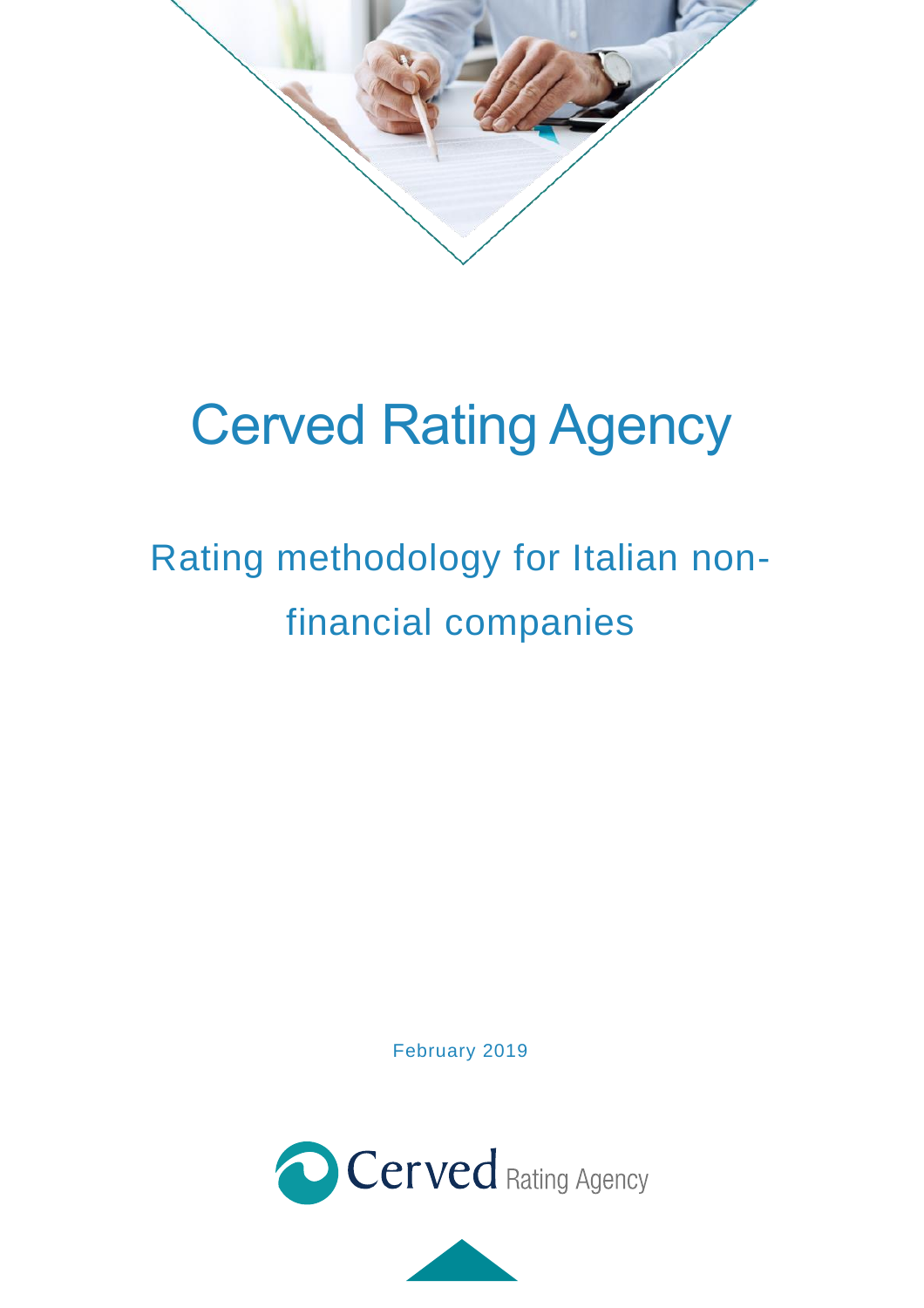

# Table of contents

| $\mathbf{1}$ . |       |  |  |  |  |  |
|----------------|-------|--|--|--|--|--|
| 2.             |       |  |  |  |  |  |
| 3.             |       |  |  |  |  |  |
| 4.             |       |  |  |  |  |  |
| 5.             |       |  |  |  |  |  |
| 6.             |       |  |  |  |  |  |
| 6.1            |       |  |  |  |  |  |
|                | 6.1.1 |  |  |  |  |  |
|                | 6.1.2 |  |  |  |  |  |
| 6.2            |       |  |  |  |  |  |
|                | 6.2.1 |  |  |  |  |  |
|                | 6.2.2 |  |  |  |  |  |
|                | 6.2.3 |  |  |  |  |  |
| 6.3            |       |  |  |  |  |  |
| 6.4            |       |  |  |  |  |  |
| 7.             |       |  |  |  |  |  |

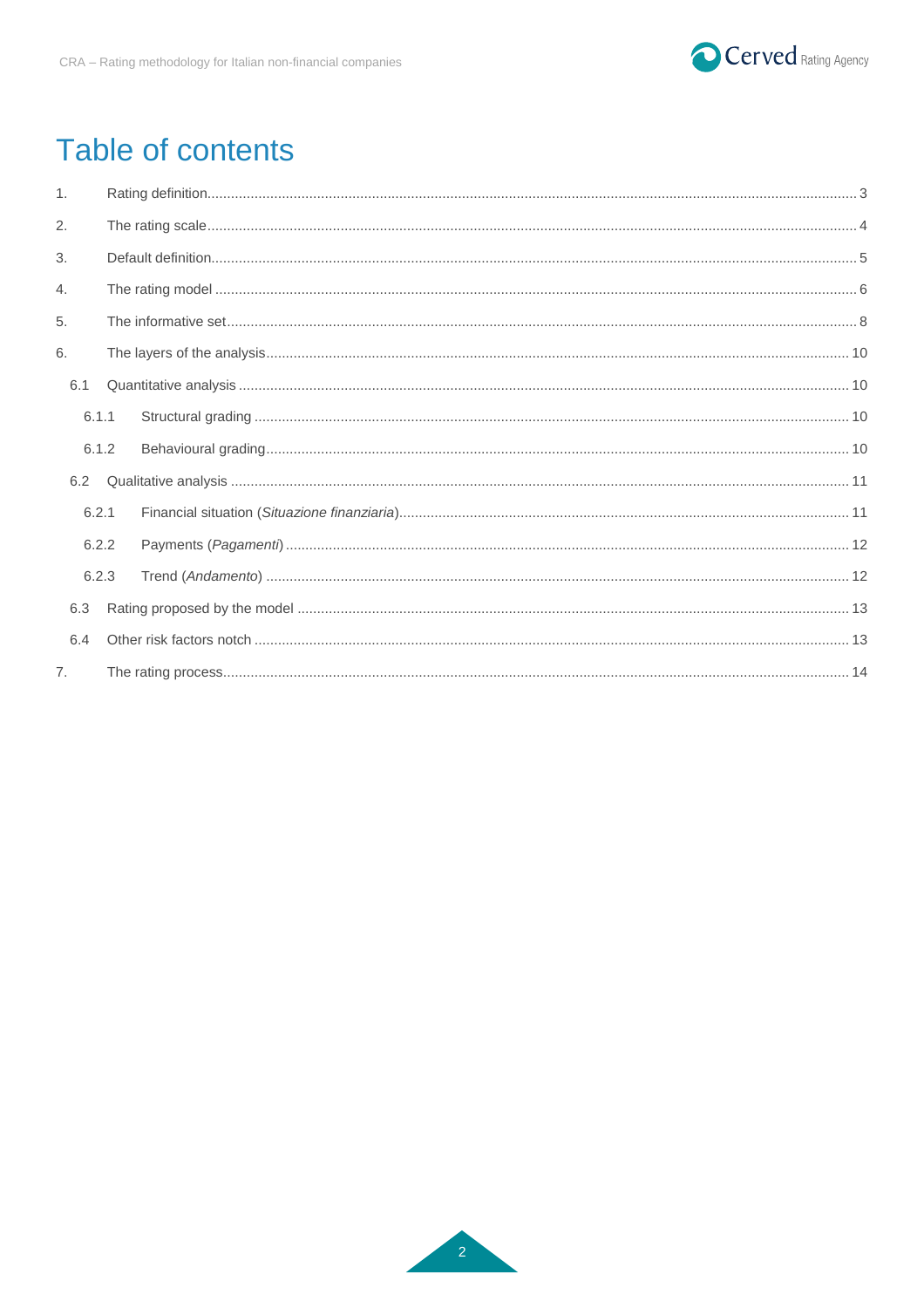

# <span id="page-2-0"></span>1.Rating definition

The rating of Cerved Rating Agency is an opinion, issued by Cerved Rating Agency, on the creditworthiness of a company; it therefore assesses the capability of the company to generate sufficient cash flows for a prompt debt repayment in a given time horizon.

The rating is assigned by specialised rating analysts whose assessments, supported by data and qualitative / quantitative information as well as statistical scores, are the key factors for the rating issuance.

The rating of Cerved Rating Agency:

- is issued on the Italian non-financial companies;
- relies on the measurement of the probability that within 12 months from rating issuance a default event may occur, namely that the rated company may not be able to face its financial obligations;
- is elaborated on the basis of all the data and public / proprietary information which are available about the rated company and up to date at the time of rating issuance;
- is expressed on 13 grades rating scale;
- can be both required by the rated company (*solicited rating*) and external parties, as for instance financial institutions, investors or business partners (unsolicited rating).

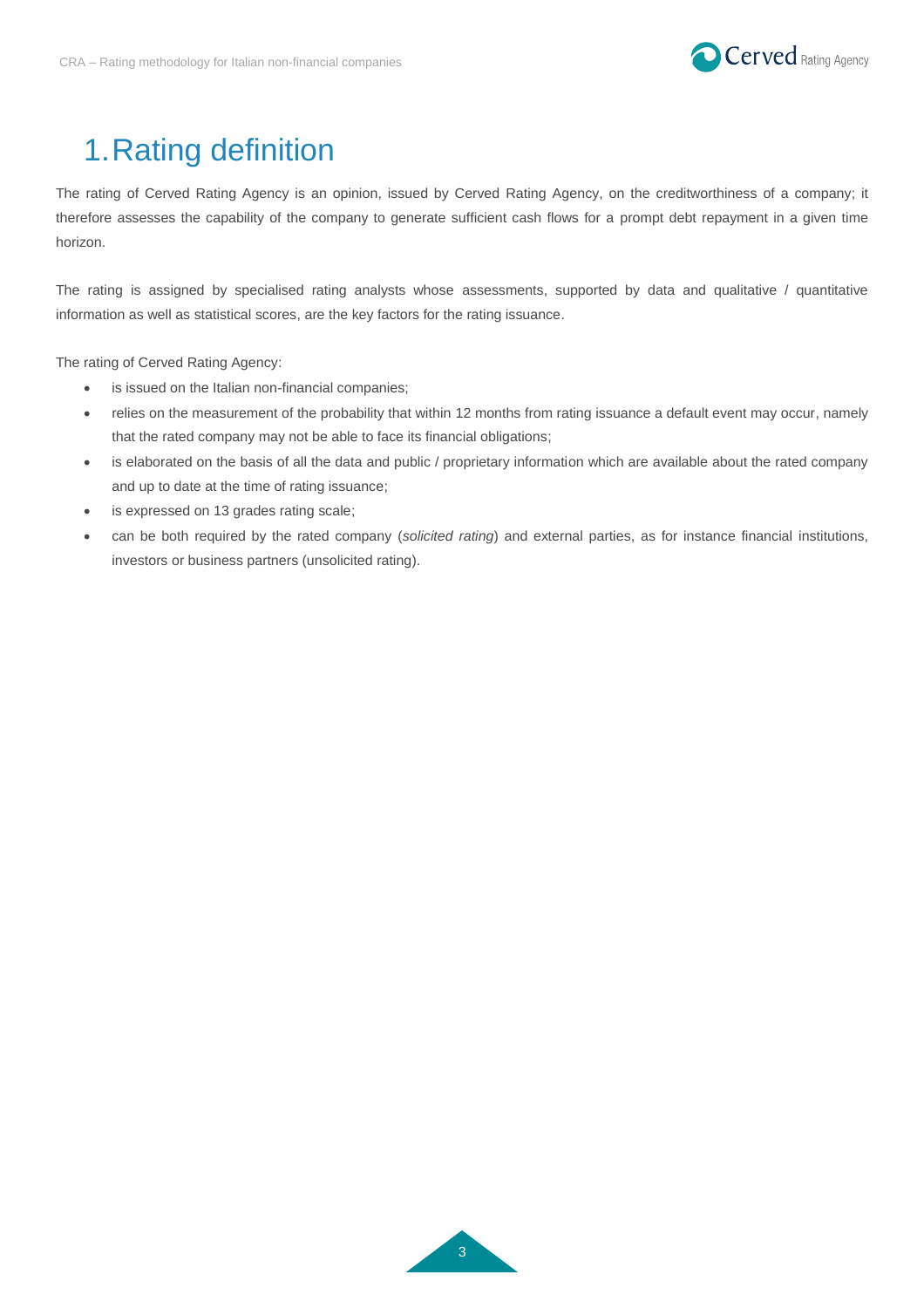

# <span id="page-3-0"></span>2.The rating scale

The rating of Cerved Rating Agency is expressed on an alphanumeric scale of 13 degrees, sorted by 4 macro areas (safety, solvency, vulnerability and risk). The rating classes denomination allows to clearly identify risk homogeneous macro areas.

#### **Table 1 – CRA rating scale**

| <b>AREA</b>     | <b>CLASS</b>     | <b>DESCRIPTION</b>                                                                                                                                                                               |  |  |  |  |
|-----------------|------------------|--------------------------------------------------------------------------------------------------------------------------------------------------------------------------------------------------|--|--|--|--|
|                 | A1.1             | Large company, with excellent business and financial risk profile. Extremely strong capacity to meet financial<br>commitments. Minimal credit risk.                                              |  |  |  |  |
|                 | A1.2             | Large / medium-sized company, with excellent business and financial risk profile. Very strong capacity to meet financial<br>commitments. Very low credit risk.                                   |  |  |  |  |
| SAFETY          | A1.3             | Very good business and financial risk profile. Very good capacity to meet financial commitments. Very low credit risk.                                                                           |  |  |  |  |
|                 | A2.1             | Very good fundamentals and high capacity to meet financial commitments. Low credit risk.                                                                                                         |  |  |  |  |
|                 | A2.2             | Very good fundamentals and good capacity to meet financial commitments. Low credit risk.                                                                                                         |  |  |  |  |
|                 | A3.1             | Good fundamentals and good capacity to meet financial commitments. Low credit risk.                                                                                                              |  |  |  |  |
|                 | <b>B1.1</b>      | Adequate capacity to meet financial commitments. Potentially vulnerable to serious and unexpected changes in<br>business, financial and economic conditions. Moderate credit risk.               |  |  |  |  |
| <b>SOLVENCY</b> | <b>B1.2</b>      | Adequate capacity to meet financial commitments. Vulnerable to serious and unexpected changes in business,<br>financial and economic conditions. Moderate credit risk.                           |  |  |  |  |
|                 | <b>B2.1</b>      | Overall good fundamentals. Vulnerable to unexpected changes in business, financial and economic conditions. Credit<br>risk is below average.                                                     |  |  |  |  |
| VULNERABILITY   | <b>B2.2</b>      | Evidence of weaknesses in business and / or financial profile. Vulnerable to changes in business, financial and<br>economic conditions. Credit risk is substantial but not far from the average. |  |  |  |  |
|                 | C <sub>1.1</sub> | Serious weaknesses in business and / or financial profile. The company could not meet financial commitments. High<br>credit risk.                                                                |  |  |  |  |
| <b>RISK</b>     | C <sub>1.2</sub> | Very serious weaknesses in business and / or financial profile. The company could not meet financial commitments.<br>Very high credit risk.                                                      |  |  |  |  |
|                 | C <sub>2.1</sub> | Very serious problems in economic and / or financial profile. The company could not meet financial commitments even<br>in the short term. Maximum credit risk.                                   |  |  |  |  |

In case of occurrence of default events the company migrates to a non performing stage and the rating is withdrawn.

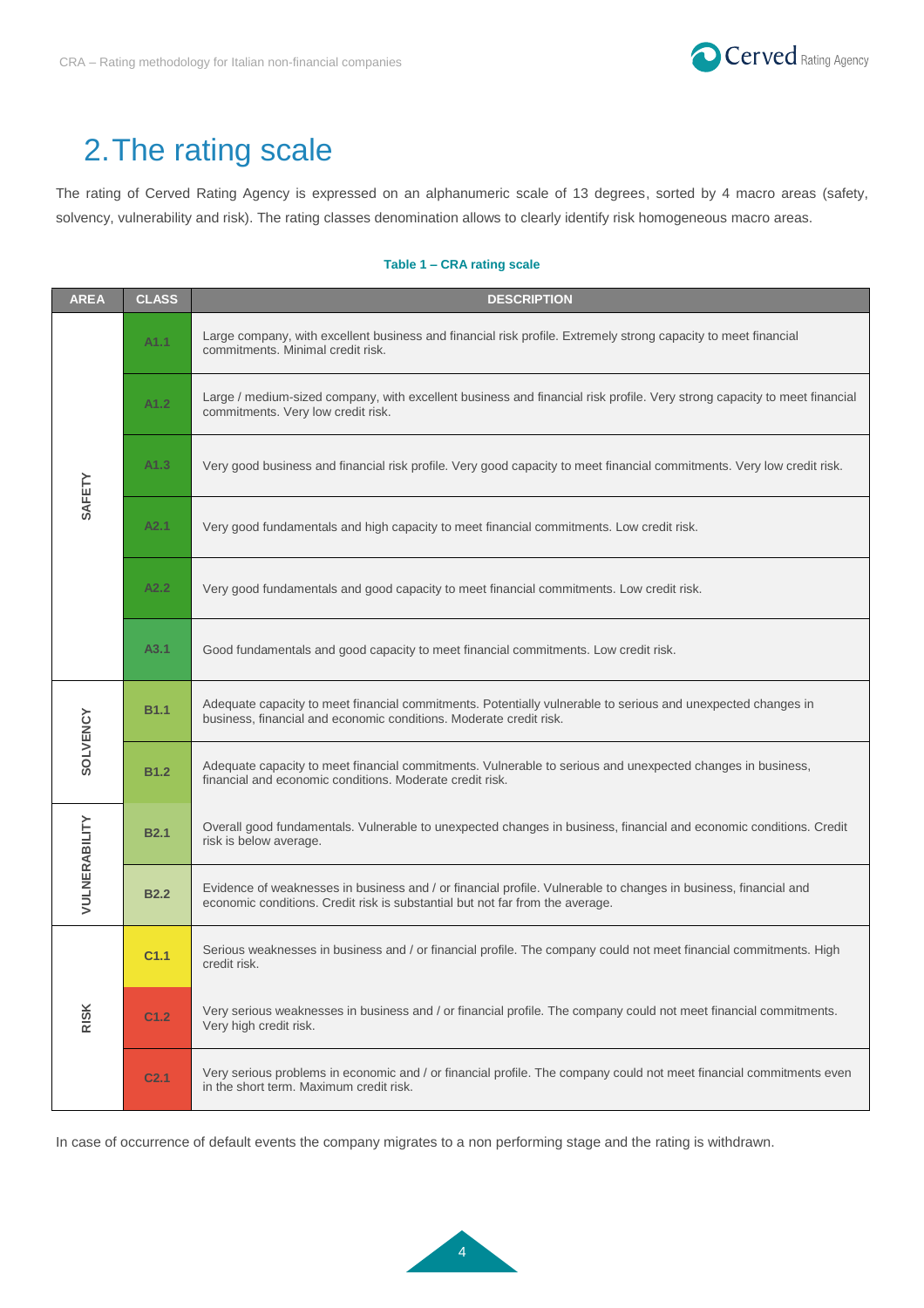

## <span id="page-4-0"></span>3.Default definition

The default definition adopted by Cerved Rating Agency for the evaluation of the creditworthiness of the counterparties relies on the bankruptcy proceedings, protective measures and other negative events, as hereinafter detailed<sup>1</sup>:

- 1. judicial liquidation (already called bankruptcy);
- 2. compulsory administrative liquidation;
- 3. supervised administration;
- 4. arrangement with creditors;
- 5. debts restructuring agreements;
- 6. fraudulent bankruptcy;
- 7. non-fraudulent bankruptcy;
- 8. court-supervised administration;
- 9. extraordinary supervised administration;
- 10. judicial abduction;
- 11. insolvencies status;
- 12. conservative shares abduction;
- 13. protests and relevant prejudicial events;
- 14. missed reimbursement of principal and / or interest payments on issued debt instruments;
- 15. application for arrangement with creditors;
- 16. appeal for admission to arrangement with creditors;
- 17. judicial liquidation.

 $\overline{a}$ 

For the cases from 1 to 11 the default events is identified by the registration of the disclosed insolvency status among the responsible public institutions. For the cases from 12 to 17 the default events is identified by the analytical team on the basis of the assessment of the impact of the insolvency event on the possibility of the rated counterparty to grant business continuity.

All the information contributing to the definition of the default event can be inferred from the informative sources of Cerved Rating Agency.

 $1$  The considered default categories are defined consistently with the current regulation on this subject.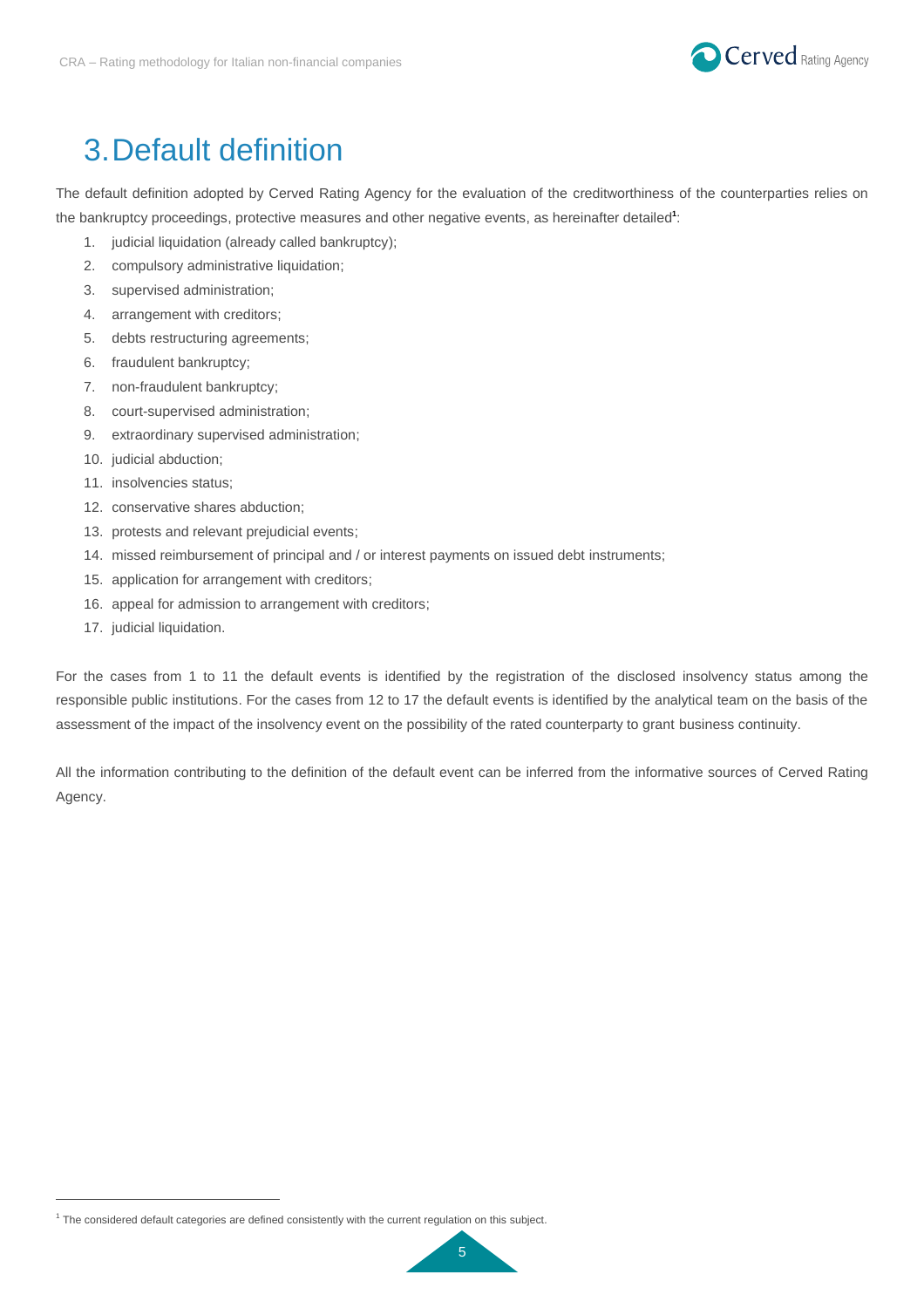

### <span id="page-5-0"></span>4.The rating model

The methodology of rating assignment and the statistical models adopted for the calculation of the intermediate scores are differentiated by size and legal form of the rated entity. This specialisation allows to take properly into account the different risk profiles of the rated entities, as bigger companies generally show, on average, lower risk levels.

The macro specialisation of the rating system is depicted in the chart below:





Starting from this first segmentation level, the rating models are further specialised in terms of:

- analysed risk factors, which vary by nature, type and relevance;
- presence / absence of some information and related economic sense;
- further peculiarities for each company type, according to other specific factors of the rated company.

The rating system is composed by **two distinct areas of analysis**:

- 1. the **quantitative analysis**, based on quantitative statistical models, constantly updated at the occurrence of each relevant event (e.g. issuance of a new financial statement, declaration of prejudicial acts, cancelled or withdrawn protest), measures, through automatic grading, the economic / financial and behavioural risk profiles of the company;
- 2. the **qualitative analysis** expressed by the analyst after the examination of all the data and the fundamental and behavioural assessments elaborated by the statistical model, beside the additional qualitative information directly gathered by Cerved Rating Agency.

The above mentioned areas of analysis flow, following the logical flux hereinafter described, onto **two distinct steps** of attribution of the final rating:

3. an **integrated rating** proposed by the system, combining through statistical procedures the qualitative and quantitative information and suggesting a rating to the analyst;

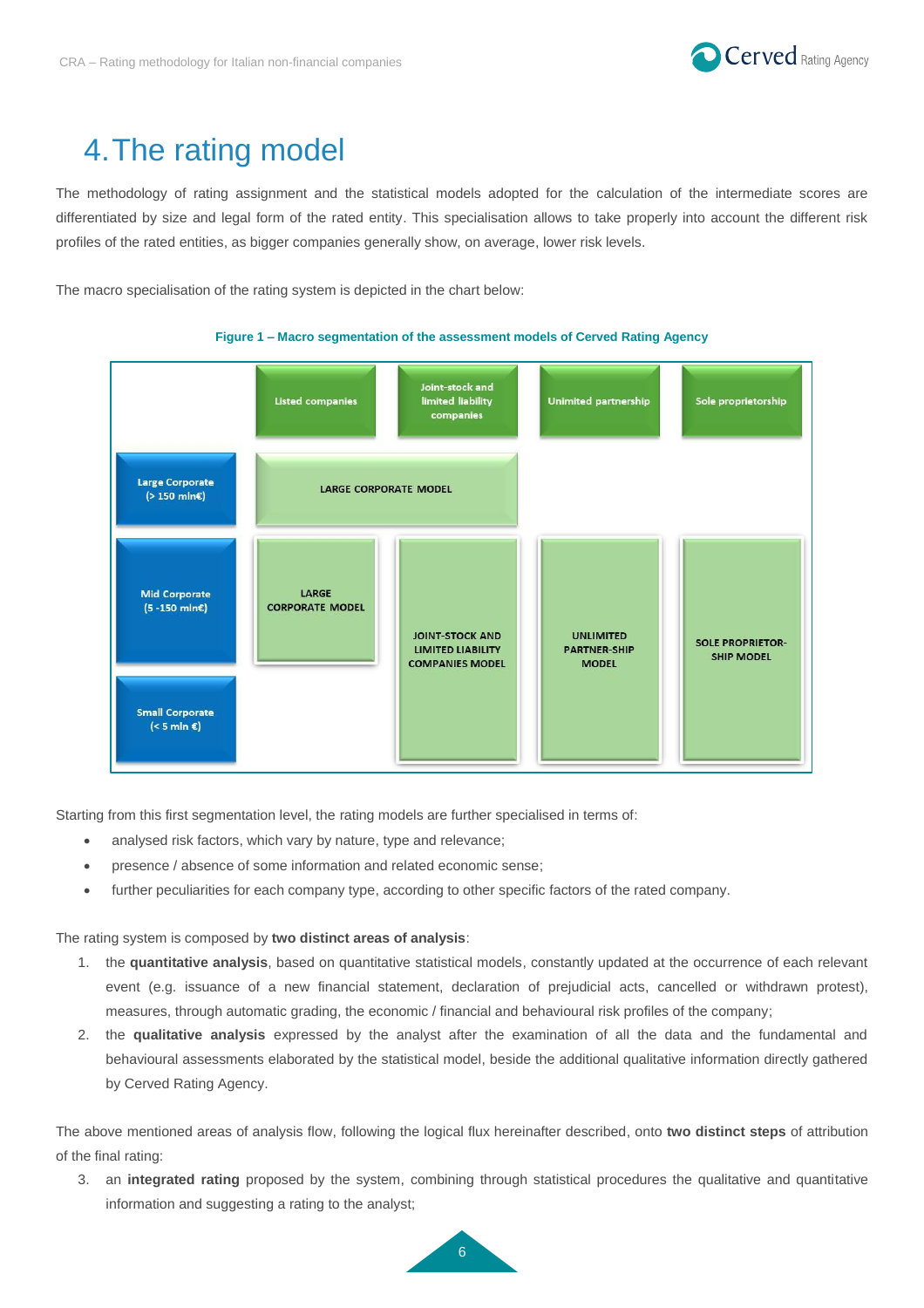

4. a final rating, starting from the latter and integrating further **risk factors** and the reasons for a possible *notch*.

The conceptual scheme of Cerved Rating Agency rating, as depicted in the chart, presents a modular structure, in which the grading, which are the partial automatic evaluations referred to the individual factors, are examined jointly to the purpose of defining and integrated score, representing a preliminary synthetic evaluation of the creditworthiness, optimised on the basis of statistical models developed on wide and representative sample of the Italian economy.

Such evaluation is at disposal of the rating analyst who, relying on their experience and on other available information not considered within the score, autonomously expresses their opinion on the creditworthiness of the rated company. The analyst's evaluation can differ even significantly from what elaborated by the statistical model.

The modular structure permits to better evidence the assessment of each individual factor and facilitates the understanding of the impact of each area of analysis.



#### **Figure 2 – Logical structure of the Cerved Rating Agency rating model**

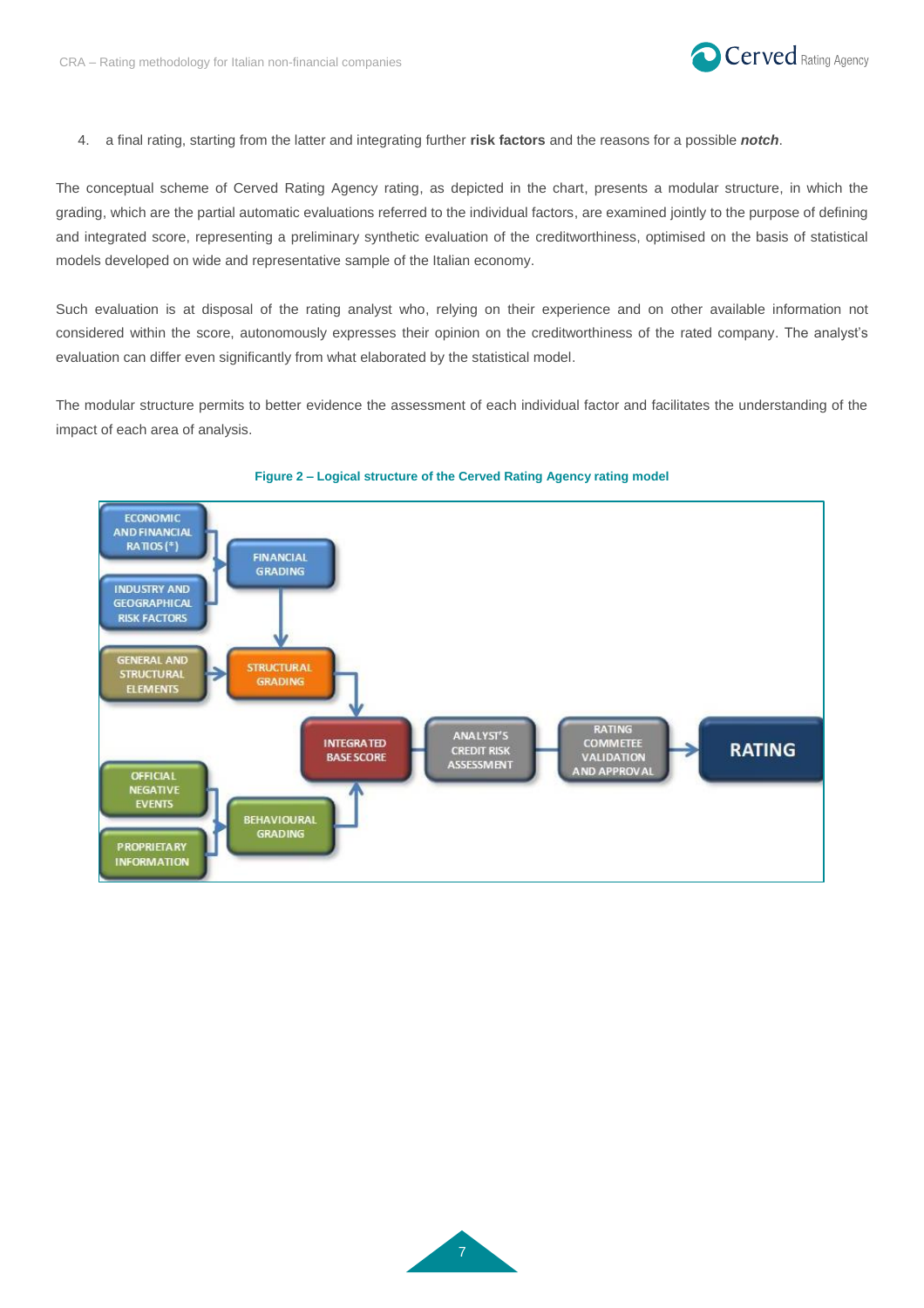

### <span id="page-7-0"></span>5.The informative set

The Cerved Rating Agency methodology envisages the adoption of all the information available in the Cerved Group IT system, related to the rated company and the juridical or physical persons connected, whether retrievable from official sources (e.g. Corporate Bureau, courts Bureau), from the rated company or other sources deemed in any case trustworthy by Cerved Rating Agency.

In particular, main elementary information considered in the rating system is:

- personal and company data of the rated entity (legal form, corporate governance, aging, sector, geographical area, members, management);
- financial statements, being the main source for the analysis of the economic and financial risk, but also as informative set for the corporate activities and strategy. Consolidated and infra-annual financial statements are also analysed where available;
- negative events on the rated company and on the connected subjects (official insolvencies, prejudicial events, CIGS<sup>2</sup>);
- regularity of the payments related to commercial transactions and relationships with financial institutions, measured by means a proprietary system of data gathering and mining (*Payline*) and / or through data and information collected by specific interviews to the rated company and / or its business partner; historical and prospective sectorial scenarios;
- news collected by 100 national, regional and local providers, as well as the information taken from internet;
- other information, mainly qualitative, gathered by other reliable sources and / or direct contacts with the rated entity and / or its business partner.

For the credit ratings requested by the rated company, the informative set is enriched with additional data and informative material gathered by the analysts directly from the rated company (for instance business plan and Credit Bureau report) and through interviews to the top management. All the public information (chamber of commerce searches, financial reports, insolvencies) is monitored and updated on a continuous basis and provided to the analysts for the issuance and the revision of the credit ratings.

The table below summarises the information adopted for rating issuance purposes detailing the minimum necessary contribution:

#### **Table 2 – Minimum informative set for rating issuance**

| <b>Data</b>                                                                      | Data source                | <b>Nature of</b><br>the data <sup>3</sup> | Legal form of<br>the rated<br>entity <sup>4</sup> | <b>Compulsoriness</b> | <b>Automatic rating</b><br>issuance block |
|----------------------------------------------------------------------------------|----------------------------|-------------------------------------------|---------------------------------------------------|-----------------------|-------------------------------------------|
| Company registration                                                             | <b>Chamber of Commerce</b> | $\circ$                                   | SC, SP/DI                                         | <b>Yes</b>            | <b>Yes</b>                                |
| Financial statement <sup>5</sup>                                                 | <b>Chamber of Commerce</b> | $\circ$                                   | <b>SC</b>                                         | <b>Yes</b>            | <b>Yes</b>                                |
| Consolidated financial statement                                                 | <b>Chamber of Commerce</b> | O                                         | <b>SC</b>                                         | No                    | <b>No</b>                                 |
| Financial data in case of lack of<br>up to date financial statement <sup>6</sup> | Rated company              | P                                         | <b>SC</b>                                         | <b>Yes</b>            | <b>No</b>                                 |

<sup>2</sup> Unemployment insurance (i.e. *Cassa Integrazione Guadagni Straordinaria*).

 $\overline{a}$ 

<sup>3</sup> Caption: O = official, P = proprietary. For the official data, the reliance of the data is ensured by the related responsible body, whereas the proprietary data are subject to ordinary data quality checks of the Cerved Group.

<sup>4</sup> Caption: SC = *Società di Capitali* (i.e. joint stock companies or limited liability companies), SP = *Società di Persone* (i.e. unlimited partnerships), DI = *Ditte Individuali* (i.e. sole proprietorships).<br><sup>5</sup> Einaneigl stetemente boy

Financial statements having a closure date not older than 24 months are considered valid.

 $6$  Recently established companies that prosecute an existing activity or entities that have changed their legal form.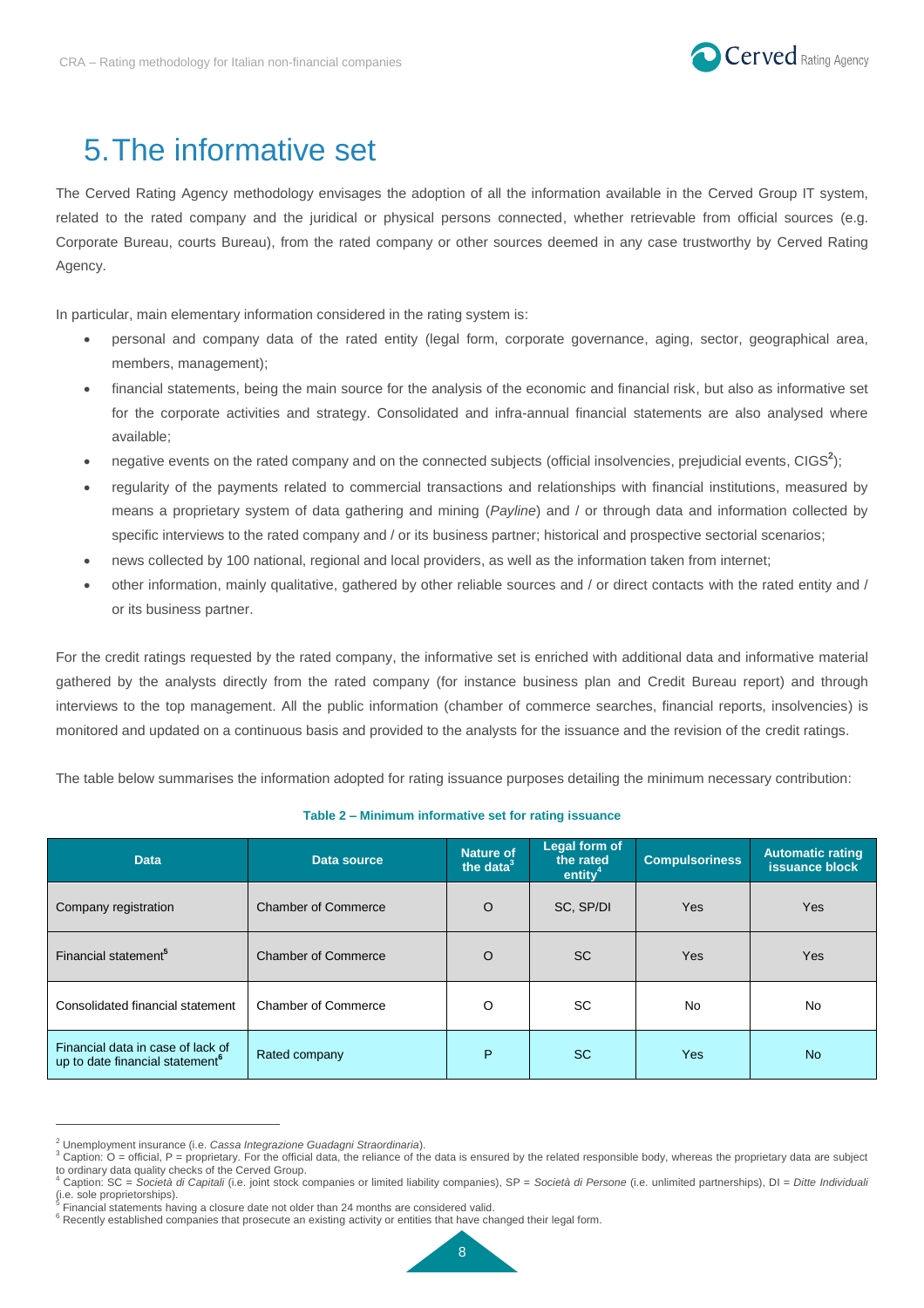

| <b>Data</b>                                                  | <b>Data source</b>                                                              | <b>Nature of</b><br>the data $3$ | <b>Legal form of</b><br>the rated<br>entity <sup>4</sup> | <b>Compulsoriness</b> | <b>Automatic rating</b><br>issuance block |
|--------------------------------------------------------------|---------------------------------------------------------------------------------|----------------------------------|----------------------------------------------------------|-----------------------|-------------------------------------------|
| Financial data                                               | Rated company                                                                   | P                                | SP/DI                                                    | Yes                   | <b>No</b>                                 |
| Protests checks                                              | <b>Chamber of Commerce</b>                                                      | $\circ$                          | SC, SP/DI                                                | Yes                   | Yes                                       |
| Prejudicial events checks                                    | Central registries, courts                                                      | $\circ$                          | SC, SP/DI                                                | Yes                   | Yes                                       |
| Corporate groups                                             | <b>Cerved Database</b>                                                          | P                                | SC                                                       | No                    | No                                        |
| Payline payments experience                                  | <b>Cerved Database</b>                                                          | P                                | SC, SP/DI                                                | No                    | No                                        |
| Payments experience                                          | Business partners of the rated<br>entity or rated entity or official<br>sources | P                                | SC, SP/DI                                                | No                    | No.                                       |
| Unemployment insurance                                       | <b>Cerved Database</b>                                                          | P                                | SC, SP/DI                                                | No                    | <b>No</b>                                 |
| Press release                                                | Cerved Database, Press release                                                  | P                                | SC, SP/DI                                                | No                    | No                                        |
| Web-site of the rated entity                                 | Internet                                                                        | P                                | SC, SP/DI                                                | No                    | No                                        |
| <b>Business plan</b>                                         | Rated company                                                                   | P                                | SC, SP/DI                                                | No                    | No                                        |
| Credit Bureau report                                         | Rated company                                                                   | P                                | SC, SP/DI                                                | No                    | No                                        |
| Amortisation plan of existing<br>loans                       | Rated company                                                                   | P                                | SC, SP/DI                                                | No                    | No                                        |
| Client portfolio with exposures /<br>suppliers               | Rated company                                                                   | P                                | SC, SP/DI                                                | No                    | <b>No</b>                                 |
| Organisational structure /<br>Corporate organisational chart | Rated company                                                                   | P                                | SC, SP/DI                                                | No                    | No                                        |
| Statistics / Macroeconomic<br>scenarios                      | Specialised sources                                                             | P                                | SC, SP/DI                                                | No                    | No                                        |
| Statistics / Sectorial scenarios                             | Specialised sources, Cerved                                                     | P                                | SC, SP/DI                                                | No                    | No                                        |

The rating can be assigned only in presence of sufficient information. If the analyst in charge deems the available information not sufficient and / or not updated, they shall abstain from the elaboration of rating proposal.

As far as the mandatory information is concerned, in case of lack of data coming from public sources, Cerved Rating Agency gathers the information from the rated company and / or related business partners*.*

In case the analyst deems to be able to proceed with rating issuance or update despite the absence of one compulsory information according to the methodology, by not filling if this is the case one of the parameters envisaged by the methodology, they shall state in the analytical report that the rating has been issued notwithstanding the lack of this information and adequately explain the factors mitigating the risk connected with the scarcity of such data.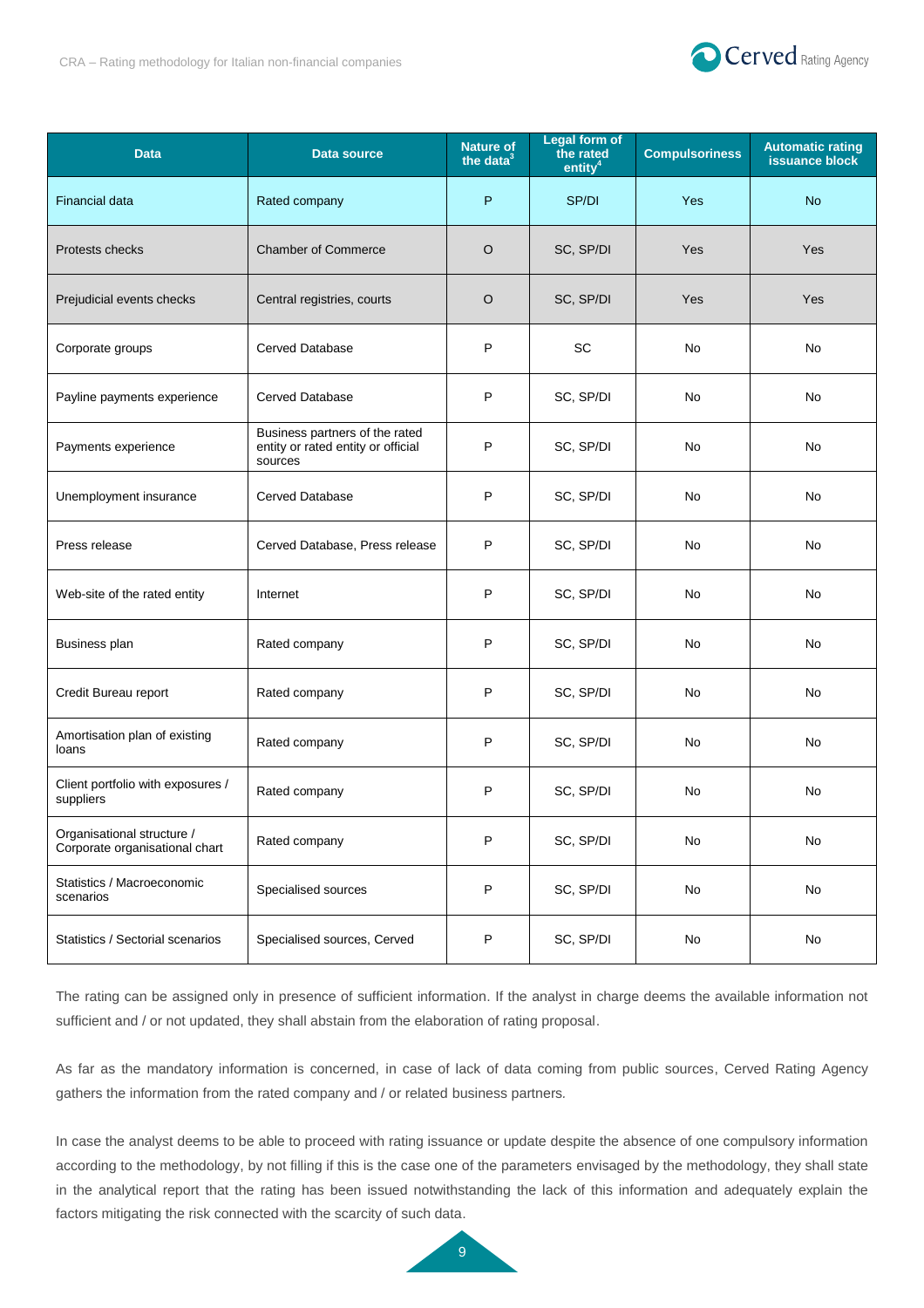

# <span id="page-9-0"></span>6.The layers of the analysis

### <span id="page-9-1"></span>**6.1Quantitative analysis**

### <span id="page-9-2"></span>6.1.1 Structural grading

#### **Financial grading**

The quantitative evaluation of the economic / financial situation of the rated entity is based on the CeBi Score 4, which provides a predictive measure of the current and prospective economic / financial risk profile of the rated entity in comparison with its native economic financial system (sector and geographical area). The CeBi Score 4 is a suite of more than 200 models specialised by:

- sector of activity of the rated entity;
- aging of the rated entity;
- number of available financial statements: the models use a set up to three financial years.

The main areas of analysis are:

- cash flow, profitability and quality of the revenues;
- weight of the financial obligations and debt structure;
- financial structure and timing composition of the debt;
- financial balance and liquidity;
- growth;
- income and cash flow volatility;
- operational structure and general efficiency.

Each of these indicators is analysed on a time basis, namely assessing the trend through time by the comparison between subsequent financial years and benchmarked with average sectorial parameters.

#### **Structural and individual data**

Individual and qualitative characteristics of the rated company are analysed, namely the structure of the property and the organisation, the possible group membership, the size, the aging, the sector and the geographical area, the structure and the composition of the governance bodies with the inclusion of the assessment of the quality of the management, the commercial and marketing strategies.

#### <span id="page-9-3"></span>6.1.2 Behavioural grading

#### **Negative events**

The scope is the analysis of the presence and relevance of negative events related to bankruptcies, insolvency proceedings, protests and prejudicial events towards the rated entity and the connected parts. The effect induced by each individual negative event on the evaluation of the firm depends on several factors as the event type, the involved party, (rated entity and the connected parts), the magnitude of the event (if measurable) and the date in which the event has occurred.

#### **Other information**

The scope is the analysis of a set of information, both public and proprietary, which may contribute to the overall evaluation of the firm. This informative set encompasses the analysis of the real estate properties, payments experience (gathered for example through the proprietary system Payline), press releases, CIGS queries and possible critical events arising from the market.

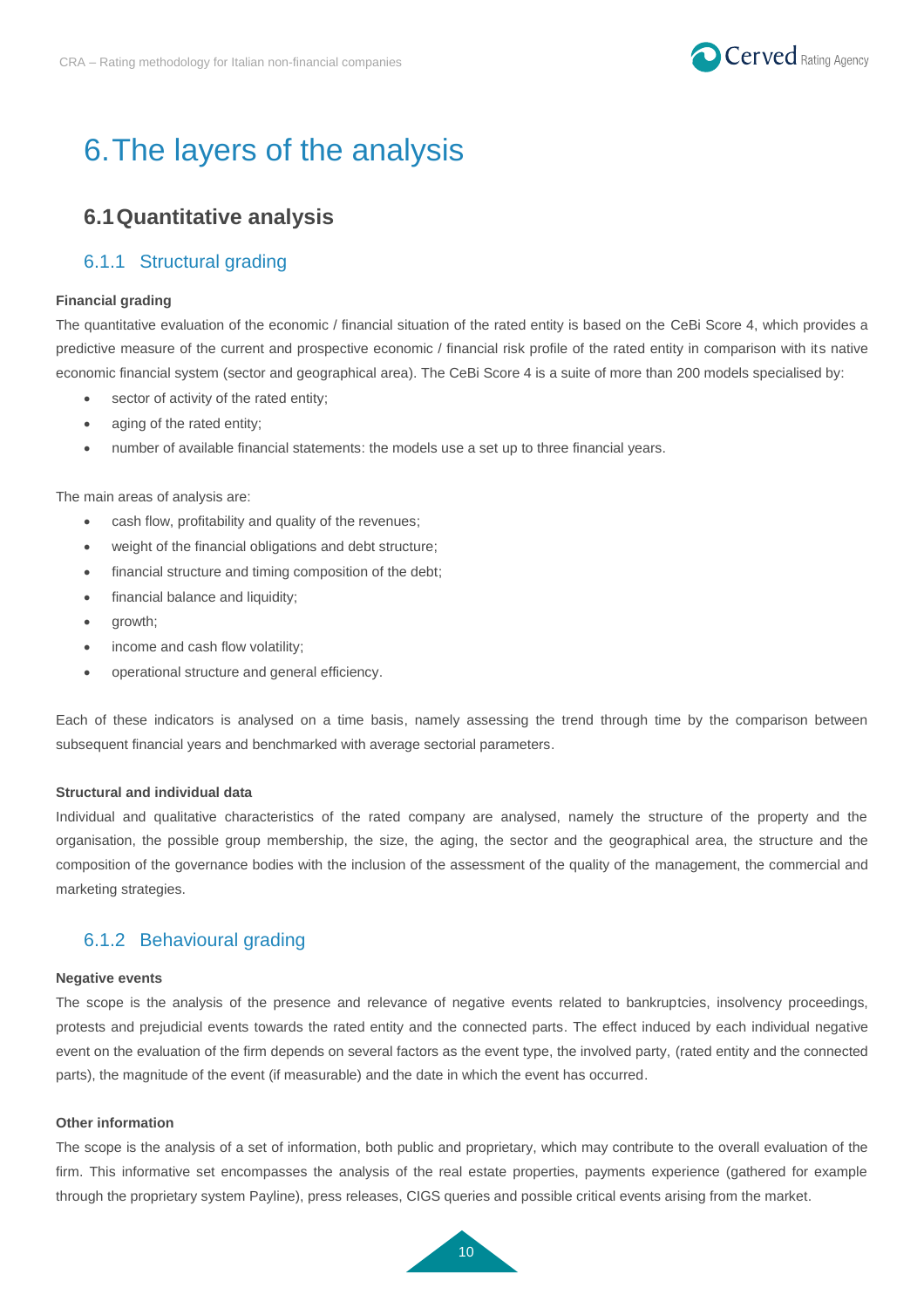

### <span id="page-10-0"></span>**6.2Qualitative analysis**

The role of the analyst is crucial in the rating assignment process. As previously described the analyst verifies the adequacy of the input variables and, relying on available data and information, expresses, following a guided process, an appraisal of the capability of the rated company to fulfil its debt obligations. The intervention of the analyst focuses on the assessment of the prospective corporate risk, evidencing the increasing trends of the rated company in economic and financial terms. In particular, the intervention of the analyst is structured into three parameters expressing the main risk factors, namely the:

- financial situation (i.e. *situazione finanziaria*);
- payments (i.e. *pagamenti*);
- trend (i.e. *andamento*).

The three parameters, whose analysis procedures are better detailed in the following paragraphs, rely on the information available in the Cerved Rating Agency database and on the possible additional information picked up by the analyst during the interview or coming from other sources.

### <span id="page-10-1"></span>6.2.1 Financial situation (*Situazione finanziaria*)

The aim of the qualitative analysis about financial situation of the rated company is the examination of its patrimonial structure, the short and medium-long term financial balances, as well as the capability to generate revenues, to the purpose of including in the comprehensive rating appraisal the prospective proficiency to create cash flows in a sufficient measure to cover the financial requirements of the rated entity.

The appraisal of the analyst about the financial situation of the rated company relies on the analysis of the historical and prospective financial statements (in complete or short form) for the joint stock companies or limited liability companies. For the unlimited partnerships and the sole proprietorships, in absence of deposited financial statements, the evaluation relies on significant economic / patrimonial information gathered during interviews or on estimated data taking into account the property framework, the reference sector and the operative geographical area.

The analysis of the financial situation mainly articulates in the definition of a set of specific indicators by sector and legal form, namely:

- profitability indicator: *EBIT Interest Coverage*;
- debt indicator:
	- Net Financial Debt on Equity;
	- Net Financial Debt on EBITDA:
	- Debt index.

As corollaries to the judgement expressed adopting these primary indicators, the analyst can take into account further elements supporting their assessment, namely:

- economic indicator: revenues;
- debt indicators: Financial Debts / Total Debts;
- economic / patrimonial indicators:
	- Equity / Total Liabilities;
	- Net Operative Working Capital / Value of the production;
	- II level structure ratio;
- cash flows indicators:

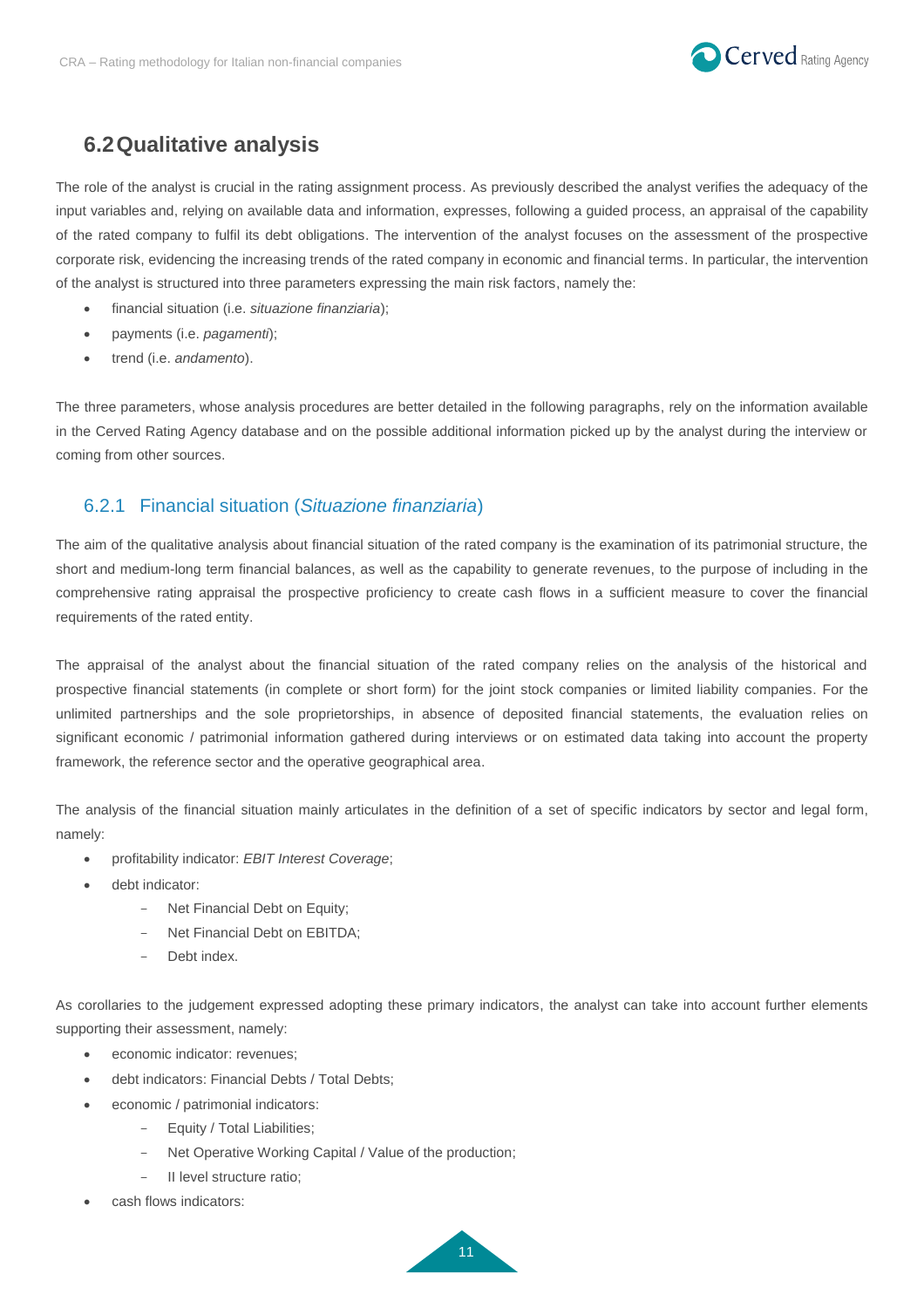

- Free Cash Flow / Gross Financial Debt;
- Operative Net Cash Flow.

in particular, such information interprets the resilience of the rated company with respect to the underwritten financial obligations and its capacity to fulfil the incurred debts, based on its own economic and patrimonial possibilities and debt structure.

#### <span id="page-11-0"></span>6.2.2 Payments (*Pagamenti*)

The aim of the qualitative analysis is the assessment of the payment profile of the rated entity, in order to consider in the overall rating appraisal the additional information at analyst's disposal not gathered by the elements already taken into account by the quantitative credit score.

The appraisal of the analyst about the payments relies on proprietary information (e.g. *Payline*) and / or the Credit Bureau reports and / or empirical experience retrieved during interviews and / or the evaluation of the future financial flows inferred in the business plan.

The analysis of the payments articulates for each company type also on the presence of possible negative events.

The evidence regarding the payment attitudes of the rated company is also compared with the average values of the reference sector.

As far as the "Payments" parameter is concerned, it is worth to highlight the following specific cases for which the absence of the parameter can be allowed, in light of the peculiarities of the sector for which the evaluations of the payment profiles may be missing or scarcely significant:

- *holding* companies: due to the parent company nature, the analysis of the payment experience directly linked to the holding company can be omitted as these elements are not relevant;
- real estate companies: for this company type, including the real estate renting companies, the payment experience is mostly absent or not available.

#### <span id="page-11-1"></span>6.2.3 Trend (*Andamento*)

The aim of the qualitative analysis is the assessment of the prospective trend of the rated entity, in order to consider in the overall rating appraisal the additional information at analyst's disposal not gathered by the elements already taken into account by the quantitative credit score.

The appraisal of the analyst about the trend relies on the historical and prospective analysis of the financial reports of the rated entity, in terms of trend of the value of the production and profitability.

The analysis of the trend articulates for the joint stock companies or limited liability companies (i.e. *Società di Capitali*) in the analysis of the financial statements, by considering, *in primis*, the value of the production and the EBITDA margin*.* Such indicators are analysed both in terms of point in time historical / prospective values and in comparison to reference sectorial benchmarks. After this, additional factors as the trend of the reference sector, the company strategies, the underwritten and planned investments are taken into account.

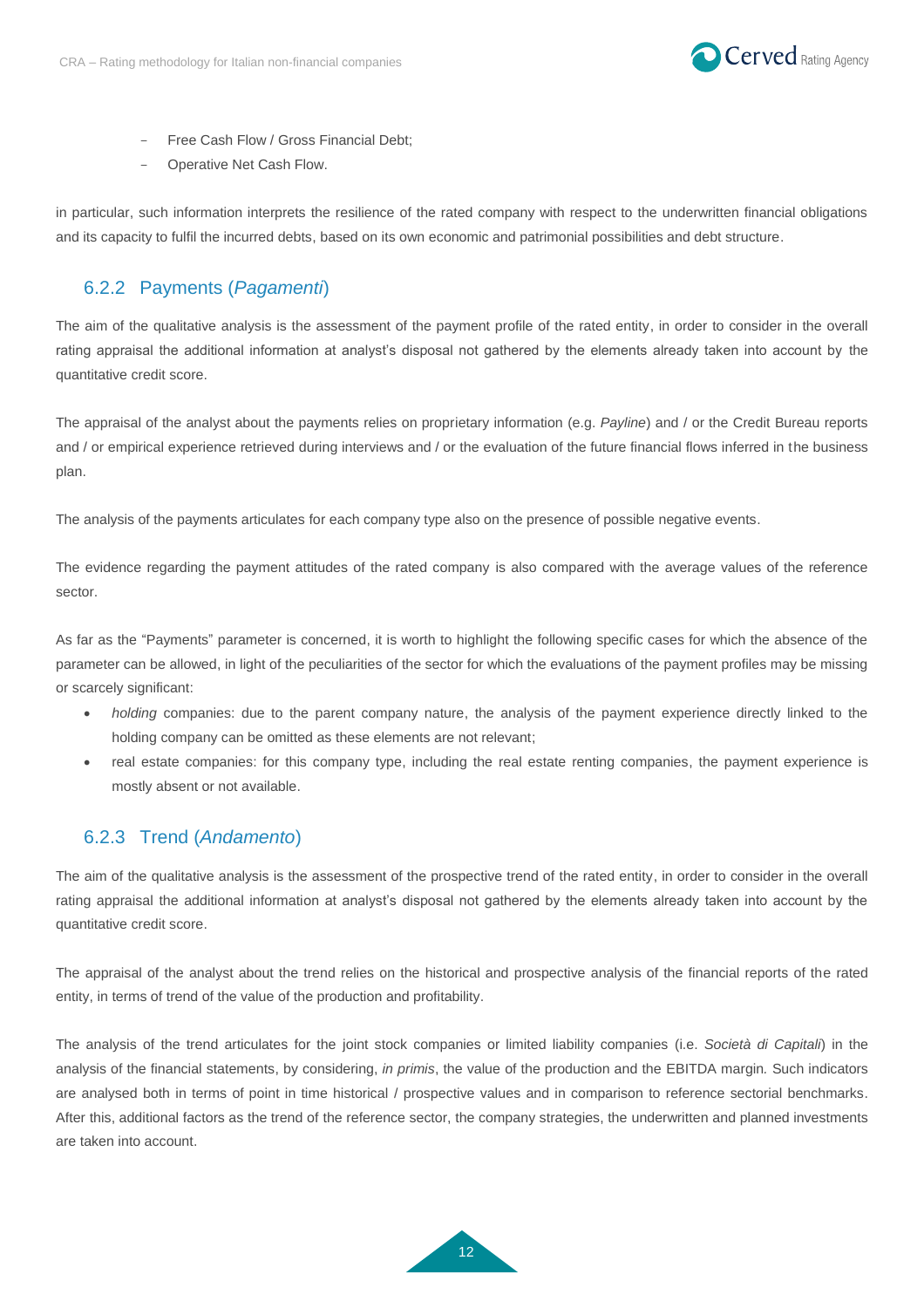

For the unlimited partnerships (i.e. *Società di Persone*) and the sole proprietorships (i.e. *Ditte Individuali*), in absence of deposited financial statements, the evaluation is based on indicators of the economic / patrimonial trend of the rated entity gathered during interviews.

### <span id="page-12-0"></span>**6.3Rating proposed by the model**

The qualitative and quantitative analyses previously described merge onto an integrated assessment of the rated entity, combining the automatic information deriving from the structural and behavioural scores with the evaluations coming from the critical analysis of the rating analyst.

Such information and evaluations are integrated in a rating proposed by the model that constitutes the starting point for the assignment of the final rating.

### <span id="page-12-1"></span>**6.4Other risk factors notch**

The rating suggested by the model can be confirmed or in case modified by the analyst when it is available further factual evidence which may have an impact of the assessment of the creditworthiness of the rated entity.

Therefore the evaluations of the analyst can be integrated with qualitative or quantitative factors acting as corrective elements to the rating proposed by the model through the use of the notch tool. In particular, it is worth to highlight the following factors:

- sizing criteria, taking into account the turnover and / or the net assets of the rated entity;
- membership to a Group and availability of a consolidated financial statement;
- sustainability and efficacy of the business plan (where available);
- extraordinary corporate operations currently underway or planned;
- evaluations of news about the reference market and business peculiarities;
- stability and robustness of the property and quality of the corporate management.

The whole informative set contributes, according to a set of agreed rules and operational procedures, to the attribution of the final rating by the Agency.

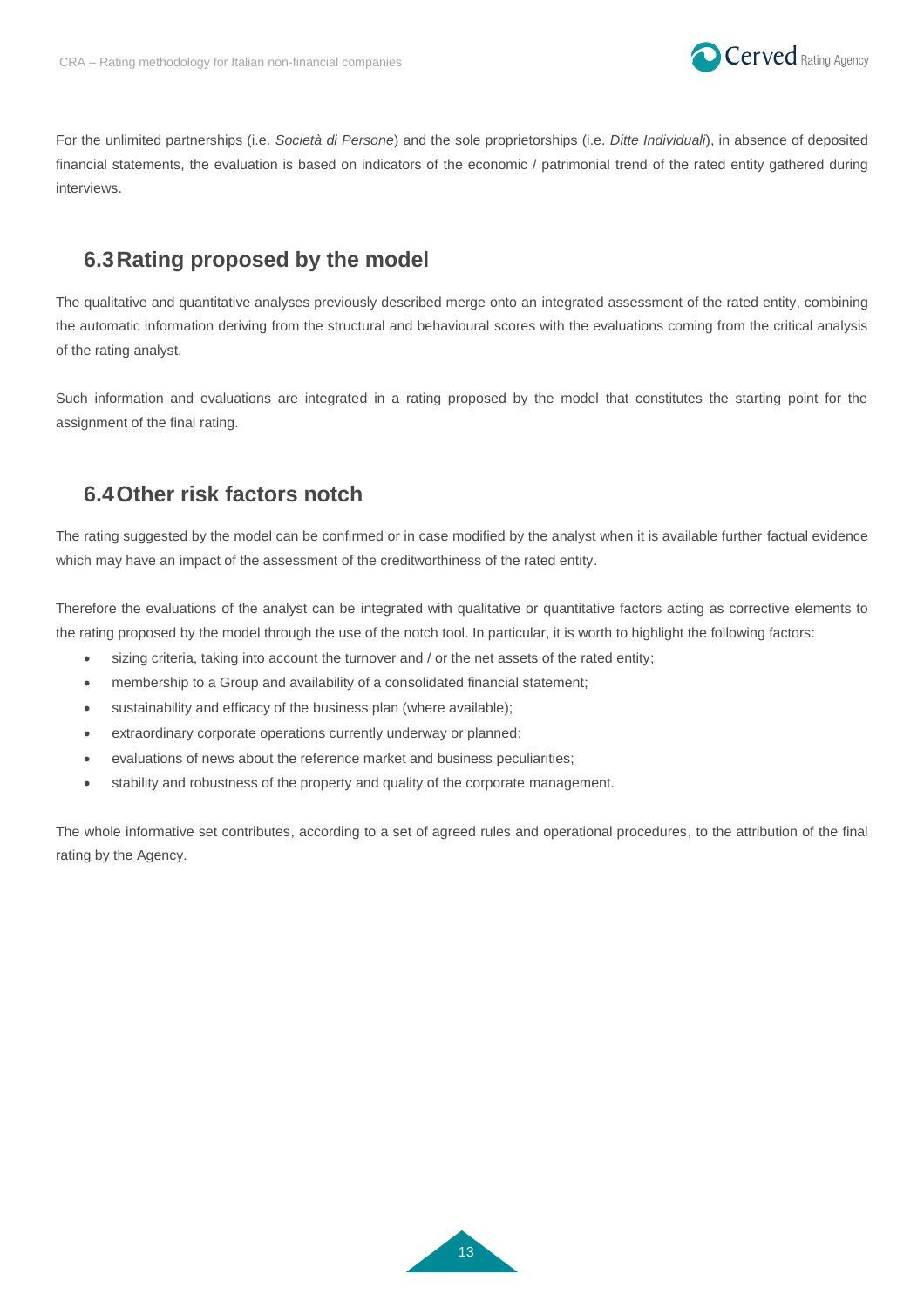

# <span id="page-13-0"></span>7.The rating process

The rating model and the related governance processes have been deployed in compliance with the requirements depicted in the current regulatory framework for rating agencies, pursuant to the Regulation E.C. n. 1060/2009 and subsequent amendments.

The integrated score produced by the statistical model represents the starting basis for the rating assignment process, which can be summarised in the following phases:

- 1. the rating process is started after the request by the rated entity or a third party;
- 2. the analyst in charge of rating assignment examines the available information, in terms of completeness and timeliness, and verifies the value of the automatic score and the individual grading*;*
- 3. the analyst collects further data in case the informative set is deemed incomplete and / or not sufficiently up to date. The rating issued by Cerved Rating Agency can be required by other parties than the rated company or directly by the latter. In this second case the structure of the credit rating assignment process remains basically unchanged, although some relevant differences occur. In particular, the rated company takes part in the rating process and provides the analysts with the required information, both through the documental sets and the allowance of the analysts in the company. The visit includes an interview to the key company roles and is aimed at deepening the knowledge about the company and the management, and at gathering information about the economic / financial prospective trend, the competitive landscape identifying the strength and weakness areas of the rated entity;
- 4. the analyst expressed their evaluation about the rated entity, with regards to the income profile and financial structure, economic / financial trend and regularity of the payments. The evaluation process follows a series of strictly regulated steps, including the comparison between the situation of the rated company and the values of the sectorial benchmarks. The robustness of the process and the sectorial peers analyses aim at ensuring the maximum objectivity in the judgement;
- 5. the appraisal expressed by the analyst is combined with the integrated score through a matrix compatibility system attributing a preliminary rating; the analyst, if needed, can take action with further corrections of the final rating (*notch*);
- 6. the subsequent final rating judgement is submitted to the screening by a supervisor or Rating Committee for the approval; during the rating validation phase, the supervisor or, depending on the case, Rating Committee can either confirm the final judgement proposed by the responsible analyst, modify it or require further deepening;
- 7. the approved rating and the main elements on which the rating relies on are communicated to the rated company at least 24 working hours in advance with respect to the rating publication in order to draw the attention of the rating agency on possible typos;
- 8. all the public credit ratings issued by Cerved Rating Agency, regardless of the type of the requiring subject, are subjected to continuous monitoring and review at least on an annual basis. The monitoring and review activities of the rating can be carried out with several modes, jointly adopted, as described below:
- *1. Activation of automatic triggers following the update of the informative set* 
	- a) after the rating assignment all the official and proprietary news, both qualitative and quantitative, are kept under continuous update by the dedicated Cerved Group structures; in particular the update process involves the following informative sets:
		- company financial statements, refreshed, reclassified and made available to the analyst as soon as received from the Chambers of Commerce;
		- extraordinary corporate operations;
		- news collected by 100 national, regional and local providers, as well as the information taken from internet;
		- activation of [insolvency proceedings;](https://context.reverso.net/traduzione/inglese-italiano/insolvency+proceedings)
		- prejudicial and protest events related to the rated company and the reference physical persons;
		- attitudes and payment trend of the rated company.